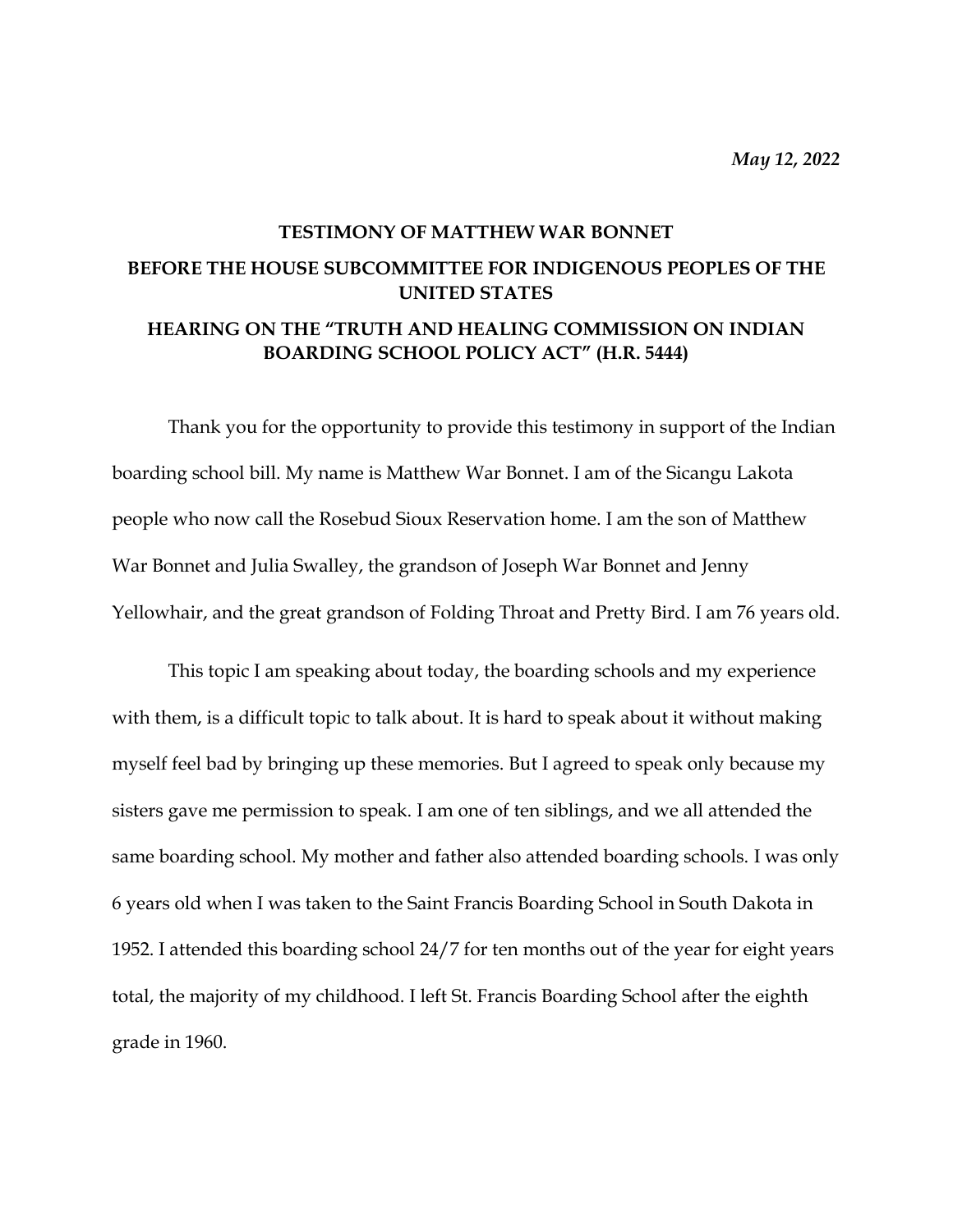My boarding school experience was very painful and traumatic. I remember when I first got to the school, the priests took us to this big room which had six or eight bathtubs in it. The priest put all of us little guys in one tub, and he scrubbed us hard with big brushes. The brushes made our skin on our backsides raw all over. We then had our long hair cut.

The school then put all the little guys in the same dormitory. We were together, first through fourth grade. At nighttime you could hear all the little children crying, lonely for their families. I remember seeing my sisters at the school, from across the room. I wanted to talk to them, but boys were not allowed to have any contact with girls at the school, even our own relatives.

During my stay at the school, corporal punishment was common. The priests would often get impatient and discipline us by hitting us with a leather strap or a willow stick. There was also a punishment tool called "the Jesus rope," which was a rope with several strands coming off of it. We were hit with that and their razer straps as well. One priest even used a cattle prod to hit us.

Another way the priests disciplined us was to lock us out of the school during the cold weather. This would happen and kids would be shivering and crying.

One time, a priest threw my older brother, Joe War Bonnet, down a flight of stairs and broke his arm. I think that priest was abusing him in other ways.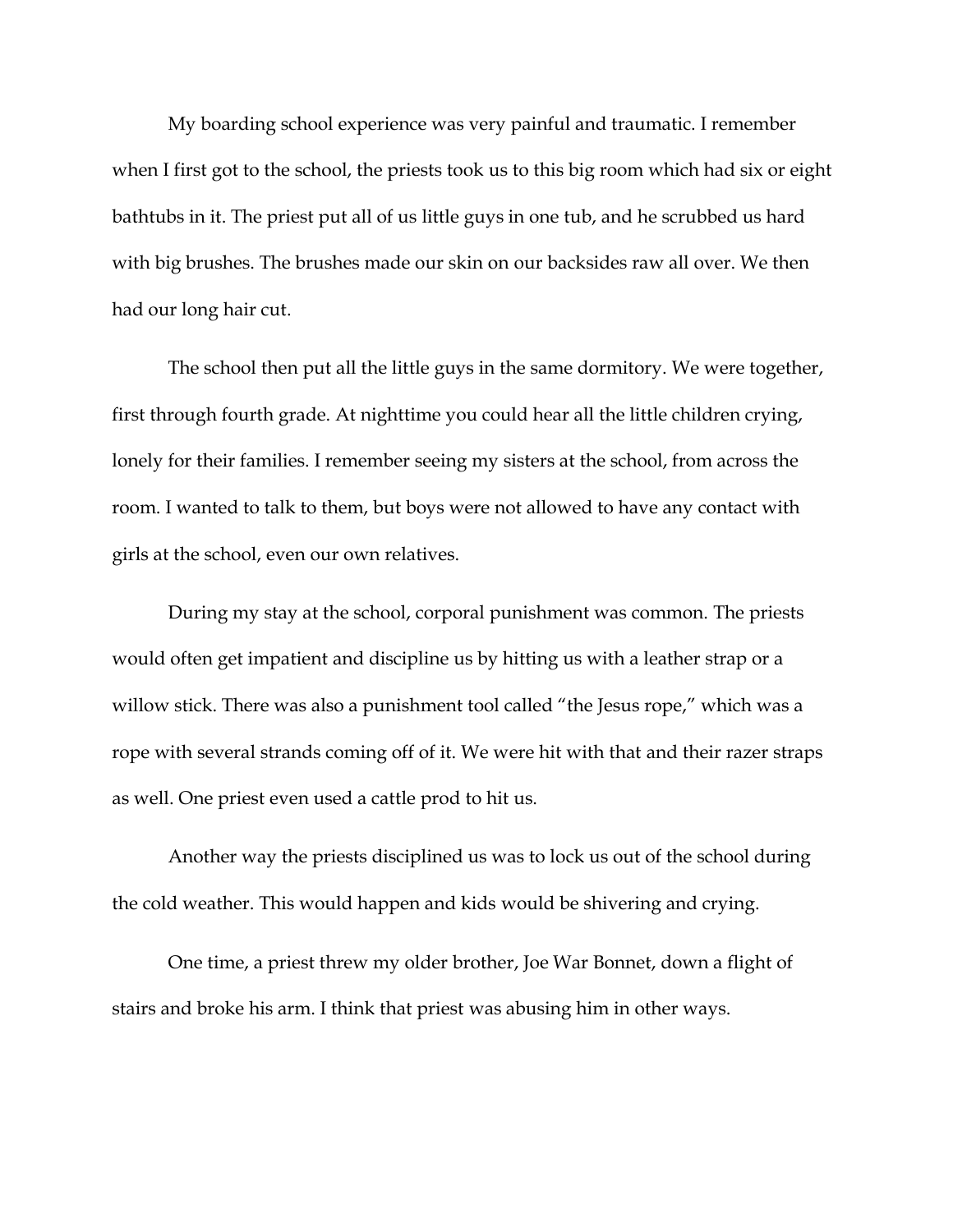The priests also punished us by isolating us and limiting our access to food. One time I got in trouble and my punishment was for 10 days I was separated from the other kids and given only bread and water to eat. I don't even remember what I did to deserve that type of harsh punishment.

Each June, everyone's parents would come and pick us up to go home for the summer. My parents were Lakota speakers at home. Because we were at the school and were forced to speak English and only taught English and Latin, it was difficult to speak with my parents in our Lakota language. That got away from us. We have been trying to catch up ever since.

Once I got out of the boarding school, I went to high school in Pine Ridge. I was always very proud of our service people, our Lakota people who served in the military. One day I was talking to some fellow high school students and told them about my Dad's service in the army, and how he got captured by the Japanese. I stated that the Japanese tortured my Dad and cut off his toes. One guy I said that to said, "Your Dad never was in the army." We got in a fight right there.

I went home that night and spoke to my Dad. I directly asked him, Dad, what happened to your toes? My Dad told me. Dad said that his toes froze off when he ran away from the boarding school in his youth. Dad died later on from gangrene in his toes.

All of us kids that attended the boarding school, we never spoke about our experiences. We said nothing.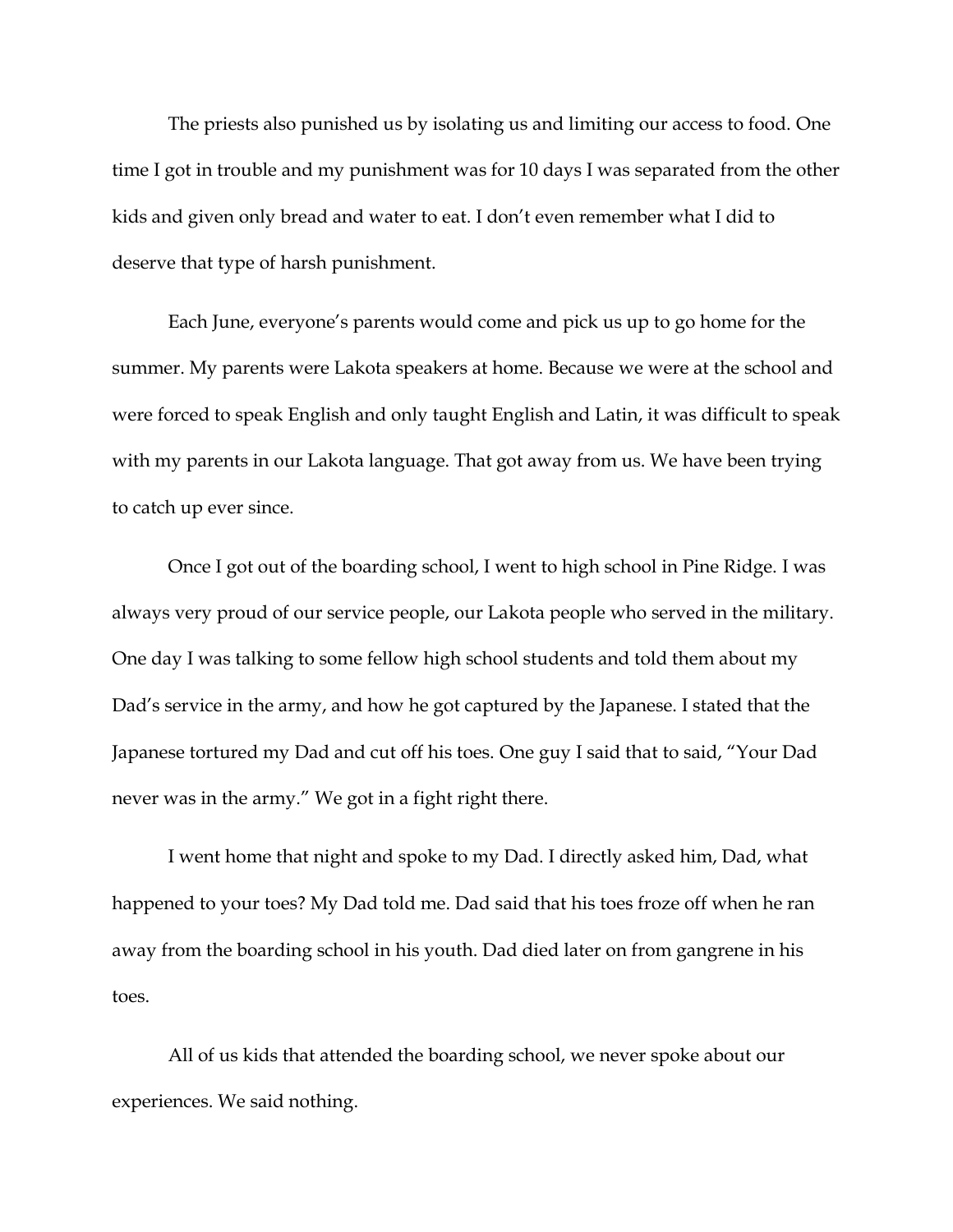I still think about all the kids I went to school with. All the things they went through. All the hurt and the rage, and the feeling of nothingness that these schools caused them. Many didn't even recognize what had happened to them until many years later. These boarding schools caused long term trauma. Many tried to cope with this trauma through alcohol, and these same people who were abused then became abusers themselves, of their families and their communities.

Regarding my healing journey, I credit my Dad for being there for me and helping me. Because of him, I turned out the way I did. When I was in the boarding school, my Dad taught me a song to give me strength, spiritual strength. This song in a very simple way says, "Friend, the dawn has arrived, I live again." Every day I would sing that song to myself and then go play with my friends.

The boarding schools were sanctioned by the United States Government. The Government gave the churches our lands to christianize us, modernize us, and civilize us. But the churches treated us wrong. The kids that went to these schools, they were good spirits and then the church did things to them and made them the way they were.

The Government and the churches need to be held accountable for what happened at these schools.

I'm here today to acknowledge what happened to me and countless other Indian children and resolve the problems that the boarding schools caused. The Government needs to help those children and grandchildren of the boarding school survivors, so that these children and grandchildren will know that their grandparents were not just mean